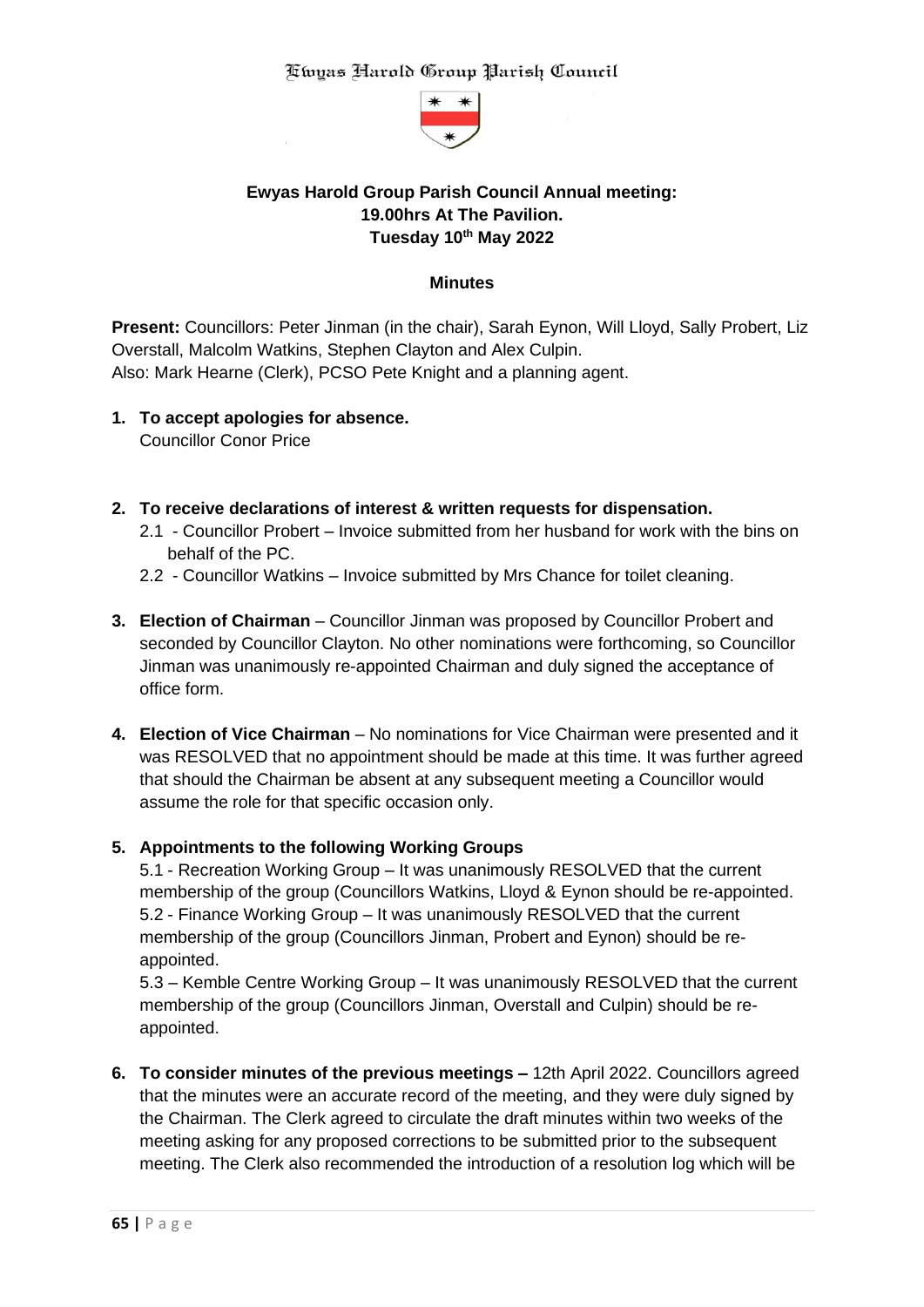

designed to provide an audit trail of all actions taken in Parish Council meetings and agreed to circulate an example for consideration.

- **7. Matters arising from the minutes:** No matters were raised.
- **8. Matters arising between meetings:** No matters were raised.
- **9. Open Forum for Public Comments** The Chairman invited the planning agent to present his case in support of planning application 221273 (Land south of Trappe Cottage) which will be considered formally by Councillors later in the meeting. The Chairman commented that several Councillors had recently visited the site to acquire a clearer perspective of the proposed development. The agent went on to explain that the current proposals address some of the issues raised in opposition to the previous application highlighting the following key changes:
	- No development between footpaths.
	- Changes to the mix of houses.
	- The size of the larger houses will be reduced by 20%.
	- Focus on sustainability issues such as heat pumps and solar panels etc
	- Garages will now be attached to the properties.
	- The building materials will change from render to brick and timber.
	- Surface water and foul water will be managed through an attenuation basin and pumping station, respectively.
	- Changed positioning of the planned properties to safeguard the outlook from neighbouring houses.

The agent added that the current application is supported by the landscape, drainage and highways officers. The agent also commented that the planning officer insists on a development to include bungalows. The Chairman thanked the planning agent and reminded councillors that the matter would be fully discussed later in the meeting.

#### **10. To receive a brief report from**

- 10.1 **West Mercia Police** The following issues were raised:
	- 10.1.1 Attempted vehicle theft in Elmdale during the weekend of the 11<sup>th</sup>/12<sup>th</sup> April 2022.
	- 10.1.2 Speed enforcement has recently been undertaken on the B4347 Dark Lane junction and outside the Memorial Hall.
	- 10.1.3 A tarmac gang operating in Michaelchurch had undertaken some unauthorised work and presented a property owner with a bill for £7k. The cheque was subsequently cancelled.
	- 10.1.4 Any individual[s] touting for scrap metal should possess an appropriate licence from the local authority from the area in which they are operating. PCSO Knight was not aware that the scrap metal gang operating in the area was responsible for damage to a heavy metal fence in Dulas.
	- 10.1.5 PCSO Knight suggested that the local Safer Neighbourhood Team should be contacted if anyone has concerns over a non-emergency issue.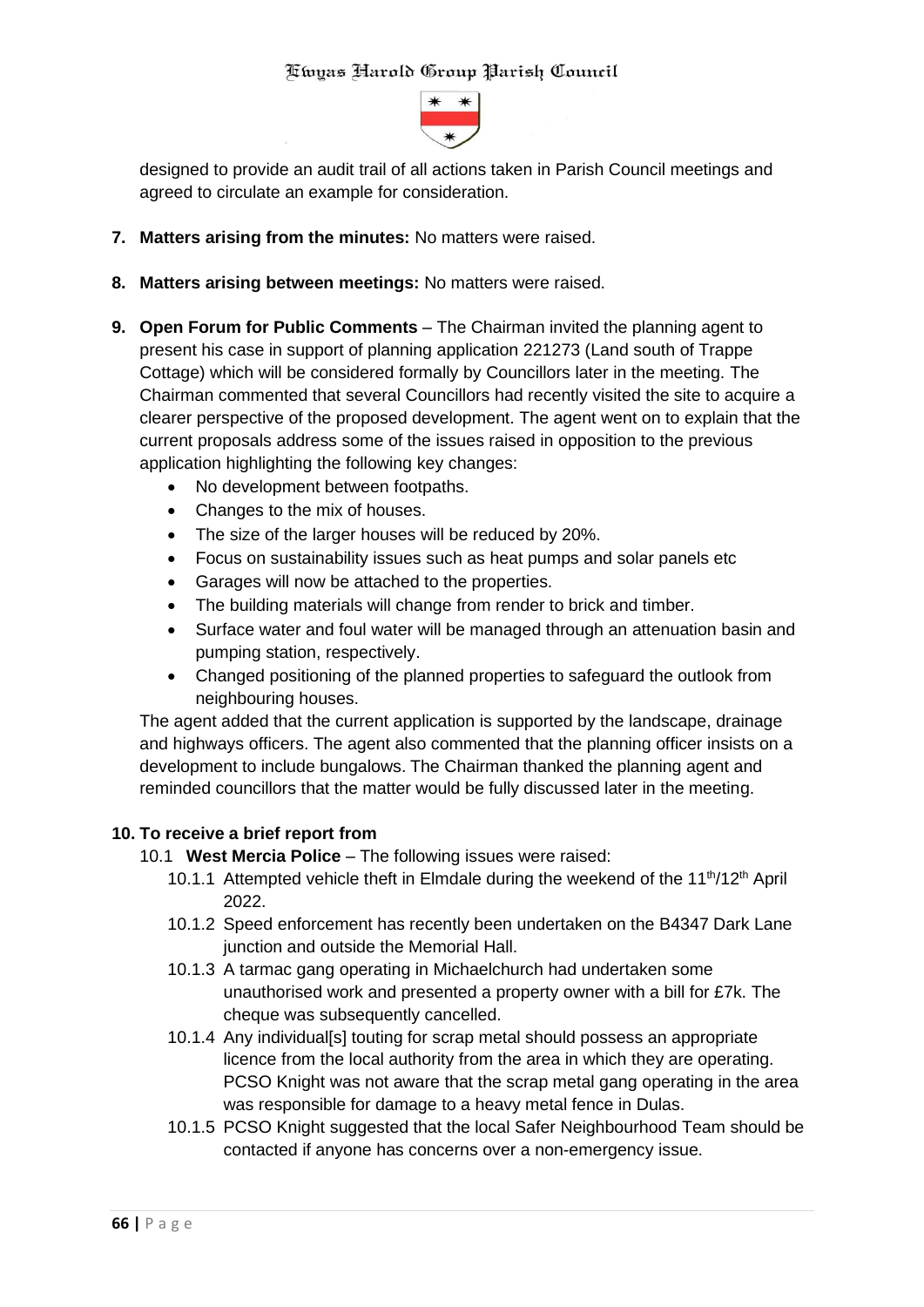

### 10.2 **Ward Councillor/Parish Council Chairman**

- 10.2.1 Herefordshire Council's Children's Services will feature in a Panorama programme due to be broadcast on Monday 16<sup>th</sup> May 2022 which is expected to be critical of the Department's historic performance following some highprofile legal cases. This is despite the significant investment and improvements to Children's Services during the last 12 months.
- 10.2.2 The Dulas Brook forms part of the Natural Flood Management programme and a further £1.27m has been made available from the Environment Agency for flood control measures. The Chairman added that correspondence has been received from the Environment Agency advising that work is due to be undertaken to test the utility of the river bund and the surrounding area.
- 10.2.3 The current funding available for road repairs will not meet the demand despite the acquisition of another JCB vehicle designed to repair potholes much more quickly than conventional methods.
- 10.2.4 Responsibility for PROWs and TROs have returned to Herefordshire Council and there have been some initial teething problems during the transition. All footpath issues should continue to be reported via the website.
- 10.2.5 A report from Audit and Governance on the link road in Hereford highlighted problems with contract management within Herefordshire Council and it is hoped this function will be more effective in the future.
- 10.2.6 No specific Parish Council issues to be raised but the Chairman congratulated Councillor Watkins and other team members who raised £18,500 for St Michael's Hospice.
- 10.3 **Footpaths Officer** Councillor Probert reported that the prospective candidate for the Footpath Officer's role is now unlikely to confirm their interest having received the job specification. The Chairman suggested that this role could be covered by a walking group and encouraged Councillors to continue the search for a suitable person or persons.
- 10.4 **Tree Warden** Councillor Overstall confirmed that the diseased Ash tree has been removed from the Kemble Centre using the contractor who submitted the first and lowest quote. People living in Horsecroft were delighted that the tree had been removed and some expressed a wish for some tree planting and possibly an area set aside to encourage greater biodiversity. Councillor Overstall asked if the Parish Council would be interested in liaising with the Horsecroft management company to explore the possibility of some tree planting. Councillor Overstall also reported that she has spoken to the head teacher and as a result four families have been identified who would like to participate in some tree planting in the recreation ground on Thursday 14<sup>th</sup> May 2022 but will avoid the area designated for the planned footpath. There are three trees originally earmarked for the Kemble Centre which need to be planted elsewhere.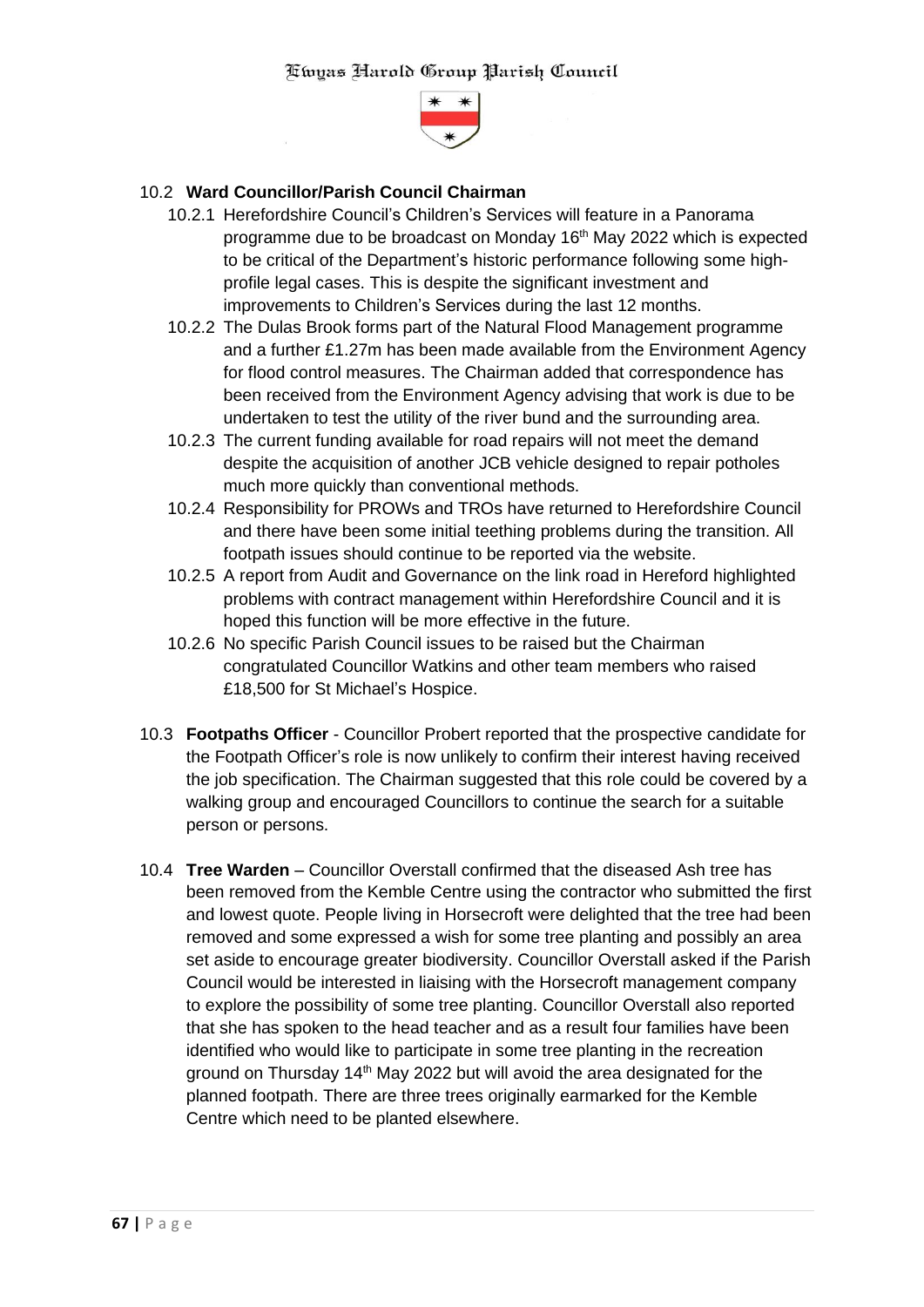

- 10.5 **Balfour Beatty** The Chairman mentioned that the Locality Steward does not routinely attend Parish Council meetings as they take place outside his normal hours of work. Councillors do, however, receive the Locality Steward's weekly report.
- **11. Action List for Councillors –** Actions discussed under the various headings in these minutes
- **12. Clerk Correspondence** The Clerk referred to correspondence from a resident who had expressed concerns over the planned development close to Trappe Cottage which will be discussed later in the meeting. Councillor Probert has advised the correspondent to arrange for his comments to be published on the LPA planning portal.
- **13. Kemble Centre –** The Chairman reported that there is nothing further to report. After discussion it was agreed that the Chairman should seek an update from the Arts Group. Councillor Overstall suggested that the situation at the Kemble Centre demonstrated the need for additional car parking capacity in the village. The Chairman added that it is important the grass cutting is undertaken on site and suggested that the tendency for a couple of cars to park on the grass should be monitored.

#### **14. Planning**

- 14.1 The Chairman commented that the Parish Council has adopted a procedure whereby all planning application published on the website will be discussed at the next Parish Council meeting which overcomes the problem of applications arriving after the agenda has been published and allows members of the public the opportunity to comment.
- 14.2 To consider comments on applications to be determined by Herefordshire Council as listed below. Planning Consultation 221273 – Land south of Trappe Cottage, Ewyas Harold. The Chairman referred to the presentation from the agent earlier in the meeting and invited comments. Councillor Probert itemised a list of issues which were raised during a recent site visit, and these included:
	- Concerns over the road access to the site which is very tight.
	- A preference for fewer 4-bedroom dwellings.
	- Concerns over drainage with increased volumes of surface water flowing into the Dulas Brook.
	- Where responsibility will rest for maintaining the footpath, pond and wildlife area.

Councillor Overstall highlighted the plans for two bungalows which is contrary to the parish plan. Councillor Clayton added that he is not in favour of timber cladding. Councillor Watkins commented that the sewage system is currently not fit for purpose and the planned increase in dwellings in the village will further exacerbate the situation. The issue of water supply remains a concern especially as this was highlighted as part of the previous application. Councillors agreed that some greater clarity on the proposed management/maintenance of the footpath is required. The Chairman commented that the decision to narrow the road may have unexpected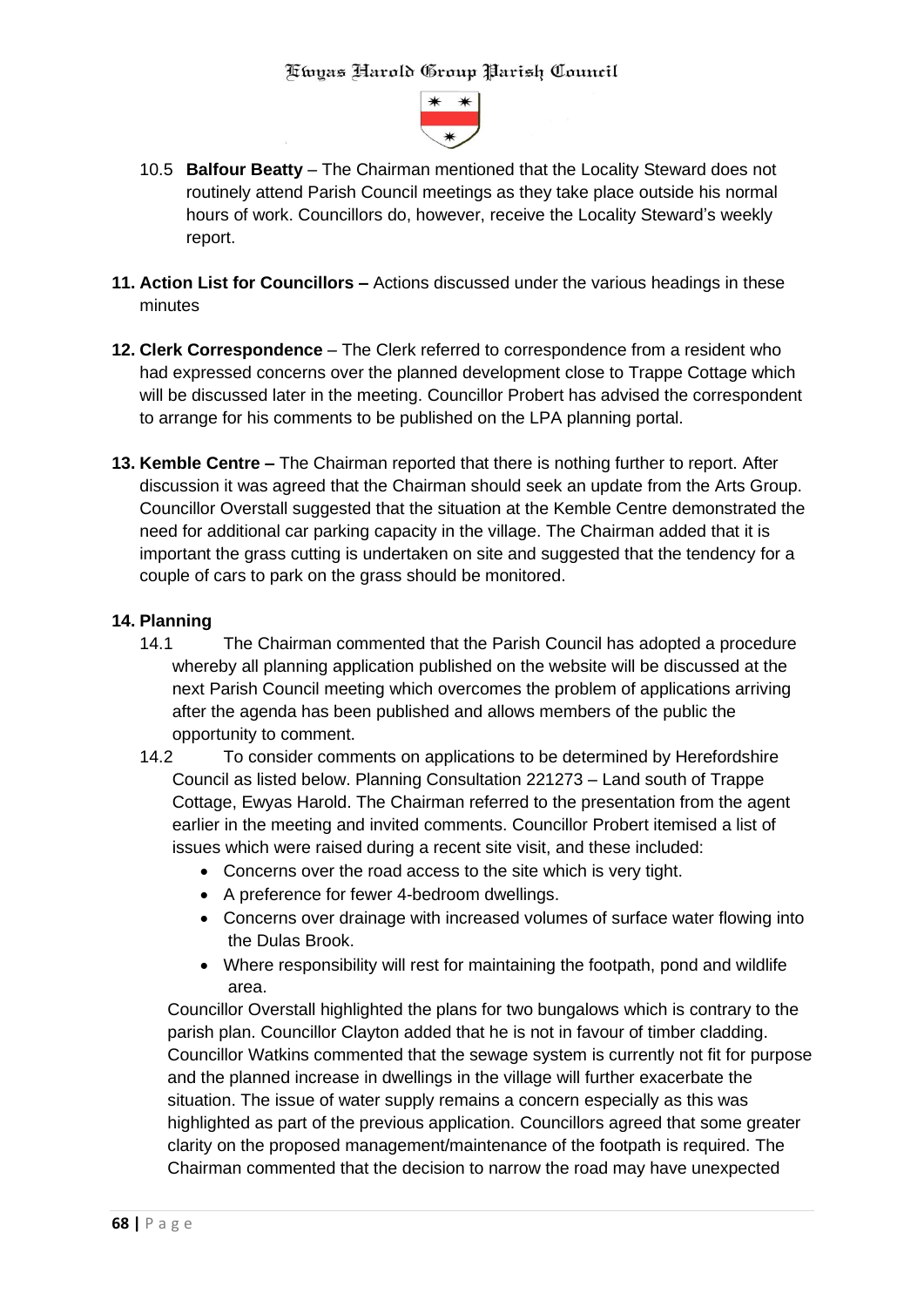

consequences as the extra dwellings will generate increased volumes of traffic. In conclusion, Councillors agreed to support the application but the submission to the LPS will include the issues/concerns raised during the discussion. It was RESOLVED that the Clerk responds to the LPA accordingly.

In discussion, Councillors also suggested that with higher number of dwellings (50) in the village and the consequent increase in the number of children it was RESOLVED that the Clerk seeks an assurance from Herefordshire Council that the local school will have the capacity to meet the higher demand for school places.

Councillors also asked the Clerk to contact Magdalene for an update on the anticipated completion date for the work adjacent to Trappe Cottage.

#### **15. Recreation ground/pavilion**

- 15.1 Following discussion, it was RESOLVED that the Clerk contacts Mr Steve Lloyd instructing him to undertake repairs to the bench, gutters, veranda and stile. It was further RESOLVED that Mr Lloyd is asked to submit a quotation for the installation of a stile in the fence adjacent to the zip wire.
- 15.2 The Chairman reported that, with Councillor Lloyd in attendance, he had met the benefactor on the 9<sup>th</sup> May 2022 to discuss the MUGA. The benefactor remains keen to fund the MUGA and expressed a firm preference for tennis to be the primary sport but was sanguine about the facility hosting netball and basketball. It was agreed that the facility will be tarmacked but making it suitable for use by people with disabilities adding that it should have open access but made vandal proof where practicable. It was RESOLVED that the Clerk checks with the LPA to ask if planning permission is required for the installation of the MUGA on the recreation ground. The discussion broadened to include the need for a public consultation which should be arranged as soon as a project plan (including the proposed extension to the car park and footpath) for the recreation ground are finalised.
- 15.3 With regards to the planned footpath the Chairman reported that the Football Association (FA) insist that no other structure can be within the requisite distance from the edge of the football pitch. Councillor Watkins agreed to consider if the plans for the footpath are compliant with FA rules and, if not, what changes could be made to ensure compliance. Part of this work will need to consider the needs of people with disabilities particularly those using wheelchairs and Councillor Lloyd agreed to investigate further. It was noted that the £10k grant offered by Herefordshire Community Fund may be used towards the cost of the footpath but there is money available in the Parish Council reserves to bridge any shortfall in funding. It was RESOLVED that the Clerk seeks the advice of the LPA to determine if planning permission is required.
- 15.4 Councillor Eynon asked about the frequency of the bin emptying by Herefordshire Council, and it was agreed that the Clerk should investigate and report back.

## **16. Lengthsman**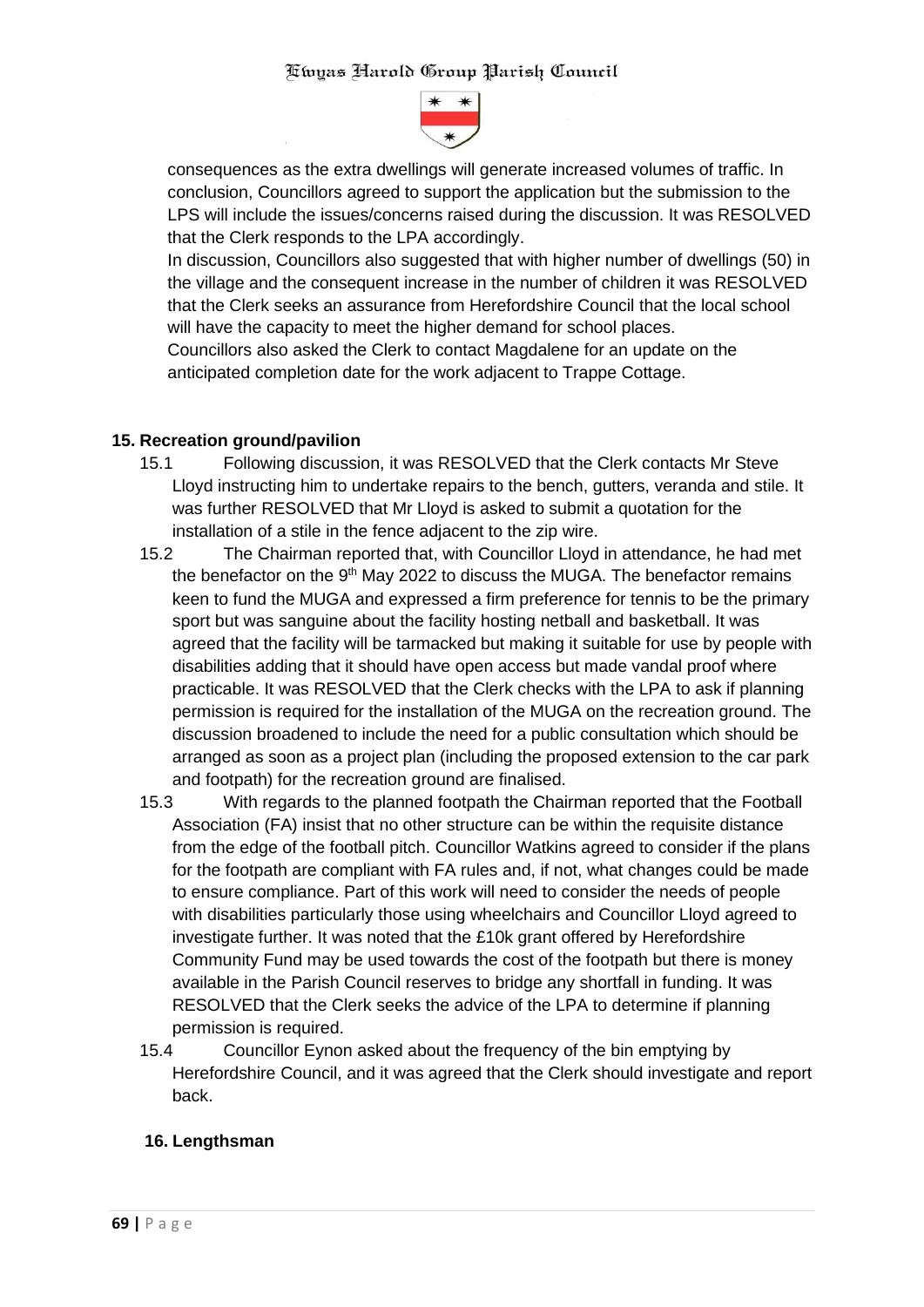

- 16.1 The Chairman confirmed that the Parish Council has been offered £4339 in response to the bid for drainage grant monies. It is proposed to earmark the grant funding for work at Rowlestone where a pipe has collapsed. The Lengthsman has been briefed on the work required and Councillors agreed that it is important to confirm that he is able to undertake the remedial action and supply a quotation and a start date. In parallel, it was RESOLVED that the clerk seeks an assurance from the Locality Steward that he is content for the work to proceed. Should the Lengthsman be unable to repair/replace the pipe the work would need to be referred to Balfour Beatty should an alternative qualified contractor not be identified.
- 16.2 Councillors discussed the requirement for a tendering exercise for two Lengthsman to cover major and minor work, respectively. It was RESOLVED that the Clerk circulates a copy of a tender document which could be used as a prompt in documenting all required relevant tasks. Councillors expressed a clear preference for identifying a local person.

### **17. Finance**

- 17.1 The Chairman explained that the finance committee had recently reviewed the level of reserves and allocated monies to specific projects/activities which is necessary to satisfy the Internal Auditor.
- 17.2 Councillors noted the bank balances in the Finance Committee minutes.
- 17.3 It was RESOLVED to approve and/or note the following:
	- 17.3.1 Payments annotated in the finance committee minutes.
	- 17.3.2 Regular payments (as listed in the finance committee minutes)
	- 17.3.3 Monies received: Wayleave (£38.76)
	- 17.3.4 Grant requests for consideration: Drainage Grant
	- 17.4 Councillors approved the adoption of a Reserves Policy for 2022/23.
- **18. Community Resilience Plan** No further updates were reported.
- **19. Roads** It was RESOLVED that a report covering road safety issues in the parish will be presented to the Parish Council at the next meeting.
- **20. Platinum Jubilee** Councillor Probert reported that some parishioners have asked if the Parish Council is offering any support to Platinum Jubilee events taking place in the Temple Bar. The Chairman commented that any financial support to activities taking place on a commercial premises would not be permitted. It was suggested that the Parish Council covers the cost of bunting for the village and the Chairman agreed to check how much he could make available from his charitable organisation.
- **21. Informing parishioners** of the work of the GPC including social media. It was RESOLVED that the following issues are published on social media.
	- Footpath Officer vacancy.